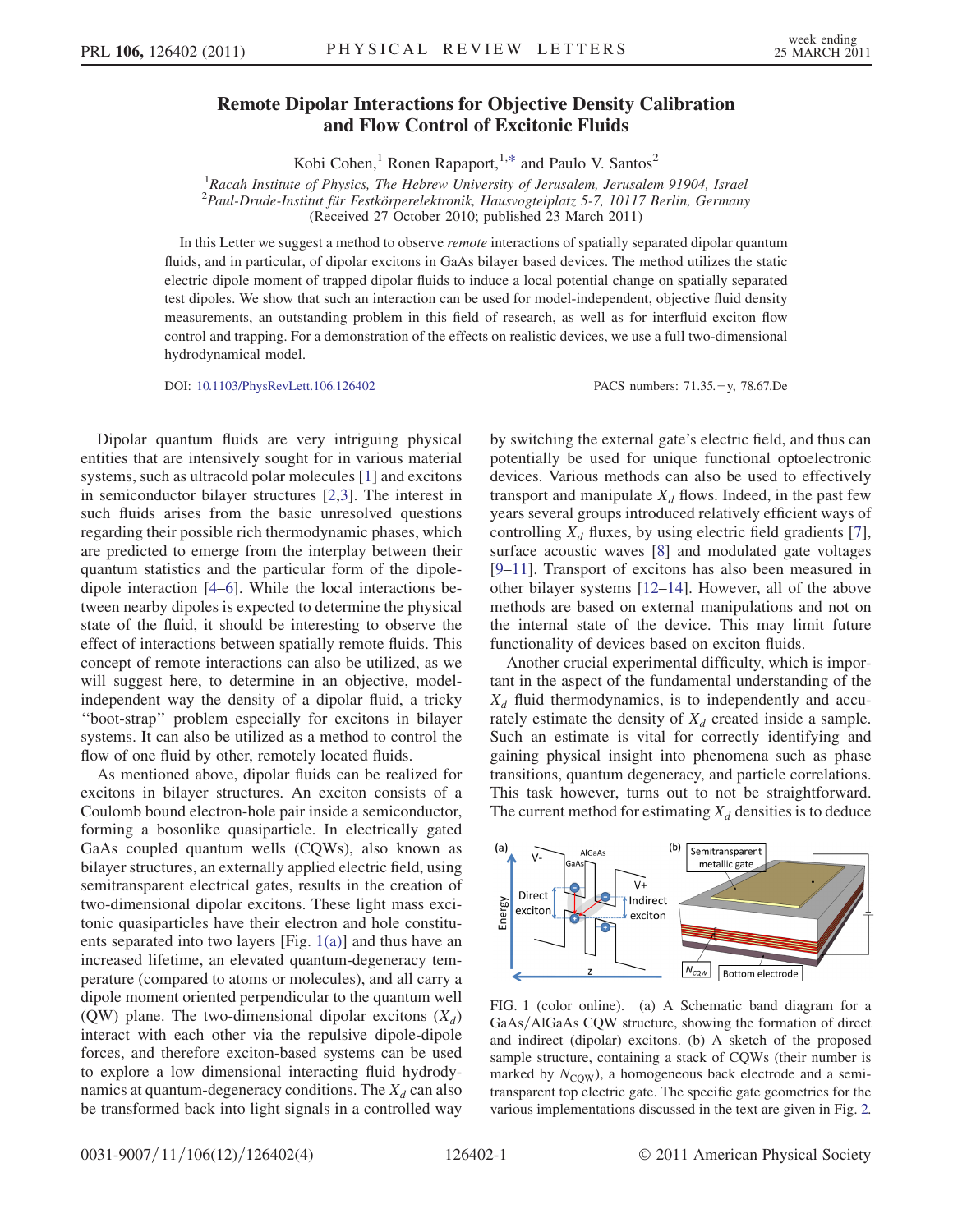it from measurements of the energy shift (''blueshift'') of recombining  $X_d$  photoluminescence (PL). This energy shift strongly depends on the local density correlations around the recombining excitons, which in turn depends on the thermodynamic state of the fluid [\[6](#page-3-5)[,15](#page-3-12)]. Therefore this method relies on a knowledge of the fluid state, which makes this density calibration method a strongly modeldependant, boot-strap process. Finally, we note that while dipole-dipole interactions have been observed to affect the properties and the dynamics of a dipolar fluid locally, the remote effect of a collection of such dipoles on a system spatially separated from it has not been observed as far as we know. This concept alone is worthwhile pursuing.

Here, we propose that remote interactions between spatially separated excitons can be observed in both spectroscopy and hydrodynamics experiments. Such an observation can also be used for resolving practical current challenges: in the first part of the Letter we describe a scheme that utilizes remote interactions for an objective, model-independent dipolar fluid density measurements which does not depend on local density correlations, and in the second part we describe a method to manipulate dipolar fluids using their remote interactions. We note that while we present the implementation of the concept for dipolar exciton fluids in electrostatic traps, the concept developed here is quite general and can be implemented in other types of trapping devices and also for different types of dipolar fluids.

As a starting point for our discussion, one has to consider a trap region which will confine the  $X_d$  in the QW plane, and oppose their spreading due to diffusion and repulsive interaction. Various ways for trapping dipolar excitons have been realized in the past few years [\[16](#page-3-13)[–18\]](#page-3-14). The approach we took in the current work utilizes electrostatic traps, which have a flat potential profile and a sharp boundary [\[19](#page-3-15)[,20\]](#page-3-16), leading to a flat average density distribution of excitons in the trap on a macroscopic scale, denoted here by  $n$  (note that local, microscopic density inhomogeneities are always expected due to dipole-dipole interactions [\[6](#page-3-5)]). These electrostatic gates can also define narrow channels, in which excitons can propagate only in one direction [[21\]](#page-3-17). In the following discussion, we consider a sample containing a vertical stack of separated CQWs [Fig. [1\(b\)](#page-0-0)]. The number of CQWs is denoted by  $N_{\text{CQW}}$ . As will be shown hereafter, increasing  $N_{\text{COW}}$  will increase the effect of the remote interactions. We let d denote the dipole length, i.e., the spatial separation of the electron and hole wave functions in each CQW along the z axis,  $\vec{r}$  is a radius vector in the QW plane denoting the position of a test dipole, and  $\vec{r}_x$ is an arbitrary point inside the trapping region. In terms of the interaction energy  $U_d(\vec{r} - \vec{r}_x)$  between two dipoles separated by a distance  $|\vec{r} - \vec{r}_x|$ , the total interaction energy for a test dipole at a point  $\vec{r}$  is given by [[6](#page-3-5)]:

<span id="page-1-2"></span>
$$
E_d(\vec{r}) = N_{\text{CQW}} \times n \iint_{\text{trap}} U_d(\vec{r} - \vec{r}_x) g_d(\vec{r} - \vec{r}_x) d^2 r_x, \tag{1}
$$

where  $g_d(\vec{r} - \vec{r}_x)$  is the pair correlation function and  $n g_d(\vec{r} - \vec{r}_x)d^2r_x$  is the average number of  $X_d$ 's within an area  $d^2r_x$  at a distance  $|\vec{r} - \vec{r}_x|$  from the test dipole. It is clear that  $E_d(\vec{r})$  for any  $\vec{r}$  inside the trap strongly depends on the shape of the correlation function  $g_d$ . Therefore, extracting *n* from a local measurement of  $E_d(\vec{r})$  requires an independent knowledge of  $g_d$ . This is the essence of the objective density calibration problem. However,  $g_d(\vec{r} - \vec{r}_x)|_{|\vec{r} - \vec{r}_x| \to \infty} = 1$ , as at large distances all local correlations disappear. Hence, for a test dipole remotely located from the rest of the trapped  $X_d$  fluid, as shown schematically in Fig.  $2(a)$ , Eq.  $(1)$  $(1)$  $(1)$  reduces to:

<span id="page-1-3"></span>
$$
E_d(\vec{r}) = N_{\text{CQW}} \times n \iint_{\text{trap}} U_d(\vec{r} - \vec{r}_x) d^2 r_x. \tag{2}
$$

Under such conditions, the dependence of  $E_d(\vec{r})$  on  $g_d$ vanishes and no knowledge of the form of  $g_d$  is required to extract *n* from a measurement of  $E_d(\vec{r})$ .

To check this concept of dipolar fluid density measurements in realistic devices, we consider the geometry shown in Fig. [2\(b\)](#page-1-1). By applying two different voltages on the circular probe gate and the electrostatic ring trap surrounding it, two potential wells for the dipolar excitons in the QW plane are formed, one under each gate. Because of the radial gap between the two separated electrodes, these potential wells are spatially separated by a narrow barrier. Furthermore, as these potential wells have different depths (due to different applied gate voltages  $V_1$  and  $V_2$ ), their corresponding  $X_d$  PL can be spectrally separated [\[19\]](#page-3-15).

<span id="page-1-0"></span>

<span id="page-1-1"></span>FIG. 2 (color online). (a) The remote interaction energy  $E$  at a point  $\vec{r}$  is calculated by integrating the contribution from  $X_d$ contained inside a specified region. (b) A proposed exciton density measurement device. The detected emission energy of  $X_d$  trapped inside the inner probe gate is shifted due to the interaction with  $X_d$ in the outer trap.  $V_1$  and  $V_2$  are the applied voltages on the probe and outer trap, respectively. (c) A sketch of a flow device containing a narrow channel, surrounded by two half-circular electrostatic traps. (d) A numerical calculation of the energy profile along a 2  $\mu$ m-wide channel of the device in (c), formed by  $X_d$  in the two surrounding 10  $\mu$ m diameter electrostatic traps, which are located 1  $\mu$ m away from the channel edges. Here,  $d = 16$  nm,  $N_{\text{CQW}} = 4$ and  $n = 10^{11}$  cm<sup>-2</sup>.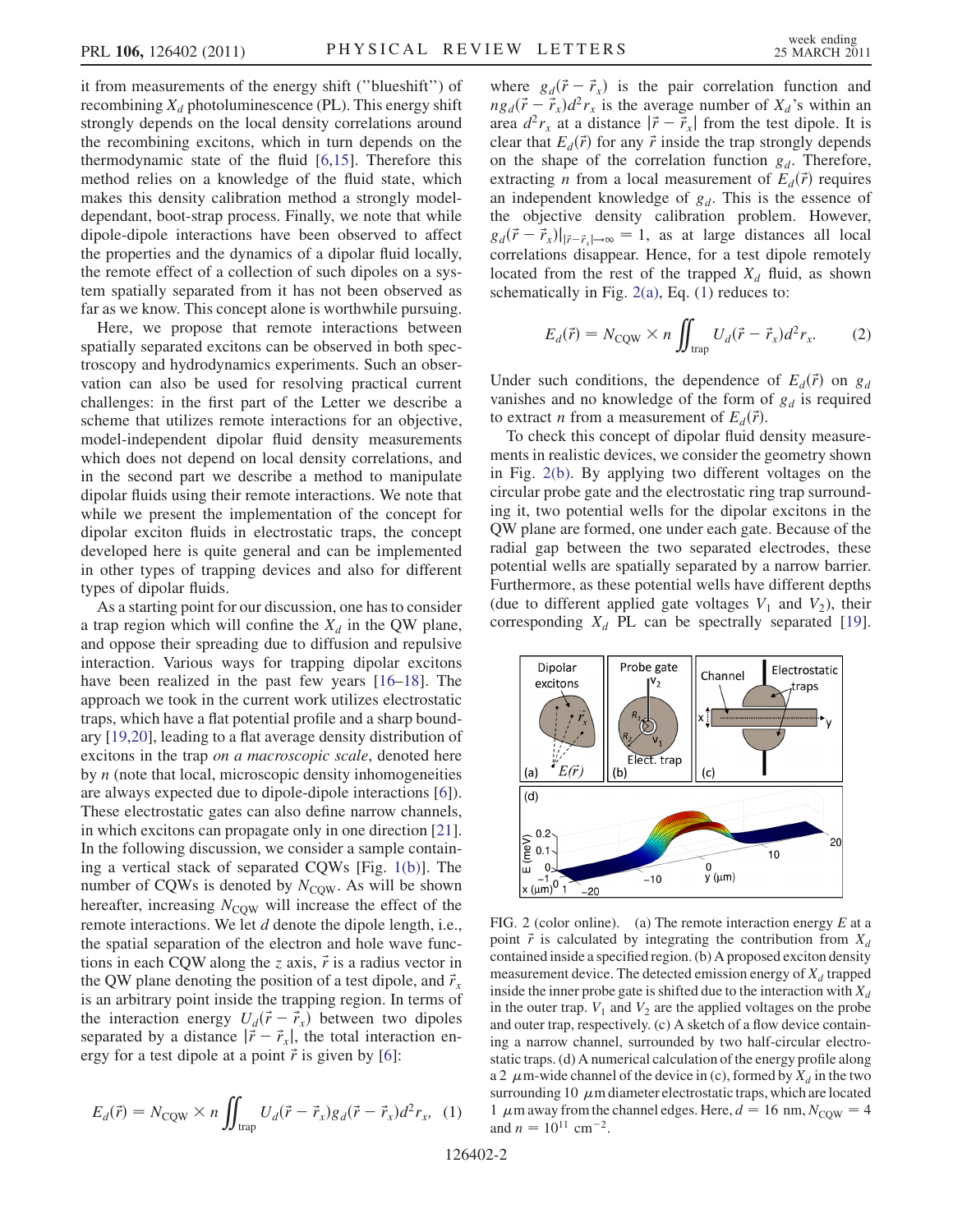<span id="page-2-0"></span>A straightforward calculation for  $E_d$  in this case using Eq. ([2\)](#page-1-3) yields the result:

$$
E_d(\vec{r} = 0) = N_{\text{CQW}} 2\pi \frac{ne^2 d^2}{\epsilon} \left(\frac{1}{R_1} - \frac{1}{R_2}\right),\tag{3}
$$

where  $R_1$  and  $R_2$  are the inner and outer radii of the electrostatic ring trap, respectively, and we have used  $U_d$  =  $e^2 d^2/(\epsilon |\vec{r} - \vec{r}_x|^3)$ , where  $\epsilon$  is the QW dielectric constant. This approximation for  $U_d$  is valid if  $|\vec{r}-\vec{r}_x|\gg d$  for every  $\vec{r}_x$ , which is the case we are considering here. Increasing  $N_{\text{COW}}$  linearly increases the effective density at each point  $\vec{r}_x$  and thus the interaction strength [\[22](#page-3-18)]. For  $N_{\text{COW}} = 5$ ,  $n = 10^{11}$  cm<sup>-2</sup>,  $d = 20$  nm,  $R_1 = 4 \mu$ m,  $R_2 = 50 \mu$ m, Eq. [\(3](#page-2-0)) gives  $E_d \approx 0.3$  meV. This  $E_d$  term can be detected in the PL line blueshift of the probe  $X_d$ , and can be used to deduce the  $X_d$  density n inside the outer trap, as all other parameters are known. Since the microscopic density correlation scale  $r_c$  is typically smaller or of the order of the interparticle distance  $\sim n^{-1/2}$ , we have that  $R_1, R_2 \gg r_c$ . As a result, this is a model-independent density measurement, as it does not assume anything on the local state of the  $X_d$ fluid in the outer ring. The only assumption is that  $n$  is constant on the macroscopic scale of the trap area, which was already experimentally verified [[19](#page-3-15),[20](#page-3-16)].

While in the first part we showed that the effect of remote dipolar interactions can be observed spectroscopically, we now suggest a hydrodynamic effect through the concept of flow control using remote interactions. We consider a flow device schematically shown in Fig. [2\(c\)](#page-1-1). Here, a 2  $\mu$ m-wide channel gate is surrounded by two half-circular electrostatic traps with a 10  $\mu$ m diameter each, located 1  $\mu$ m away from the channel edges. The traps are loaded with a steady state density  $n$ . Applying Eq. ([2\)](#page-1-3) to all points inside the channel yields an interaction energy profile, shown in Fig. [2\(d\).](#page-1-1) For typical experimental parameters  $d = 16$  nm,  $n = 10^{11}$  cm<sup>-2</sup>,  $N_{\text{COW}} = 4$  and  $\epsilon = \epsilon_{\text{GaAs}} = 13$ , the energy "bump" peak has a value of  $E_b \approx 0.15$  meV.

We now use an extension of the device shown in Fig. [2\(c\)](#page-1-1) to demonstrate efficient trapping of  $X_d$  in a channel. This extension is described in Fig. [3,](#page-2-1) where the trapping scheme consists of a narrow channel, but with four adjacent half-circular electrostatic control traps. The control traps are loaded with a steady state  $X_d$  density (by, e.g., continuous wave excitation) which can be tuned to control the energy profile along the channel, denoted by  $E(\vec{r})$ . The traps' location thus defines a trapping region along the channel (marked by A).

<span id="page-2-3"></span>To study the dynamics of the proposed device, we use a numerical integration of the exciton hydrodynamics equation [[23](#page-3-19),[24](#page-3-20)]:

$$
\frac{\partial n}{\partial t} + \nabla (\vec{J}_D + \vec{J}_d + \vec{J}_{ext}) + \frac{n}{\tau} = 0.
$$
 (4)

Here, *n* and  $\tau$  denote the spatially dependent  $X_d$  density and lifetime, respectively. The terms appearing inside the brackets are the diffusion induced current  $\vec{J}_D = -D\nabla n$ ,

the dipolar repulsion induced current  $\vec{J}_d = -n\mu \alpha \nabla n$ , and a current due to external forces  $\vec{J}_{ext} = n\mu \nabla E$ , where  $\mu$  is the exciton mobility and  $\alpha$  is a material and structure parameter [\[24\]](#page-3-20). We also assumed a uniform temperature of the excitons throughout the sample. The principle of remote interactions is demonstrated by trapping freely expanding  $X_d$  inside the one-dimensional channel, as described in Fig. [3.](#page-2-1) The double-bump energy profile along the channel is created by loading the control traps with  $X_d$ [Fig. [3\(a\)](#page-2-2)]. An initial Gaussian distribution spot  $n_i(\vec{r}) =$  $n_i \exp(-4r^2)$  of  $X_d$  is created inside the channel at  $t = 0$ [Fig. [3\(b\)](#page-2-2)], and the system evolves in time according to Eq. [\(4](#page-2-3)) for  $t_f = 2 \mu s$ . The resulting  $X_d$  density profiles [Figs. [3\(c\)](#page-2-2) and [3\(d\)](#page-2-2)] show that the  $X_d$  are much better confined along the channel when the control traps are loaded (trapping "on").

To characterize and quantify the performance of such a flow control device, we analyzed the same device configuration described in Fig. [3,](#page-2-1) but under various conditions. Figures [4\(a\)–4\(c\)](#page-3-21) show the resulting  $X_d$ 's density profile,  $n_f(\vec{r})$ , along the channel, normalized to the maximal initial  $X_d$  density  $n_i$ , and its dependence on  $E_b$ ,  $n_i$  and the temperature T. One can see that  $n_f$  increases with the bump height  $E_b$ , and decreases with the initial  $X_d$ 's density  $n_i$  and temperature T [\[25\]](#page-3-22). An objective measure for

<span id="page-2-1"></span>

<span id="page-2-2"></span>FIG. 3 (color online). Upper panel: a proposed trapping scheme that consists of a narrow channel along the y direction, and 4 adjacent control traps. The effective trapping region, A, is marked by the shaded rectangle. Lower panels: (a) The energy profile along the channel with trapping on (green line), and off (blue line). (b) Initial  $X_d$  distribution in the channel at  $t = 0$ . The dashed lines mark the channel edges. The resulting  $X_d$  distribution for  $t_f = 2 \mu s$  is shown (color scale  $\times 50$ ) for (c) trapping "off" (empty control traps) and (d) trapping "on" (occupied control traps), showing a strong suppression of the  $X_d$  spreading along the channel.